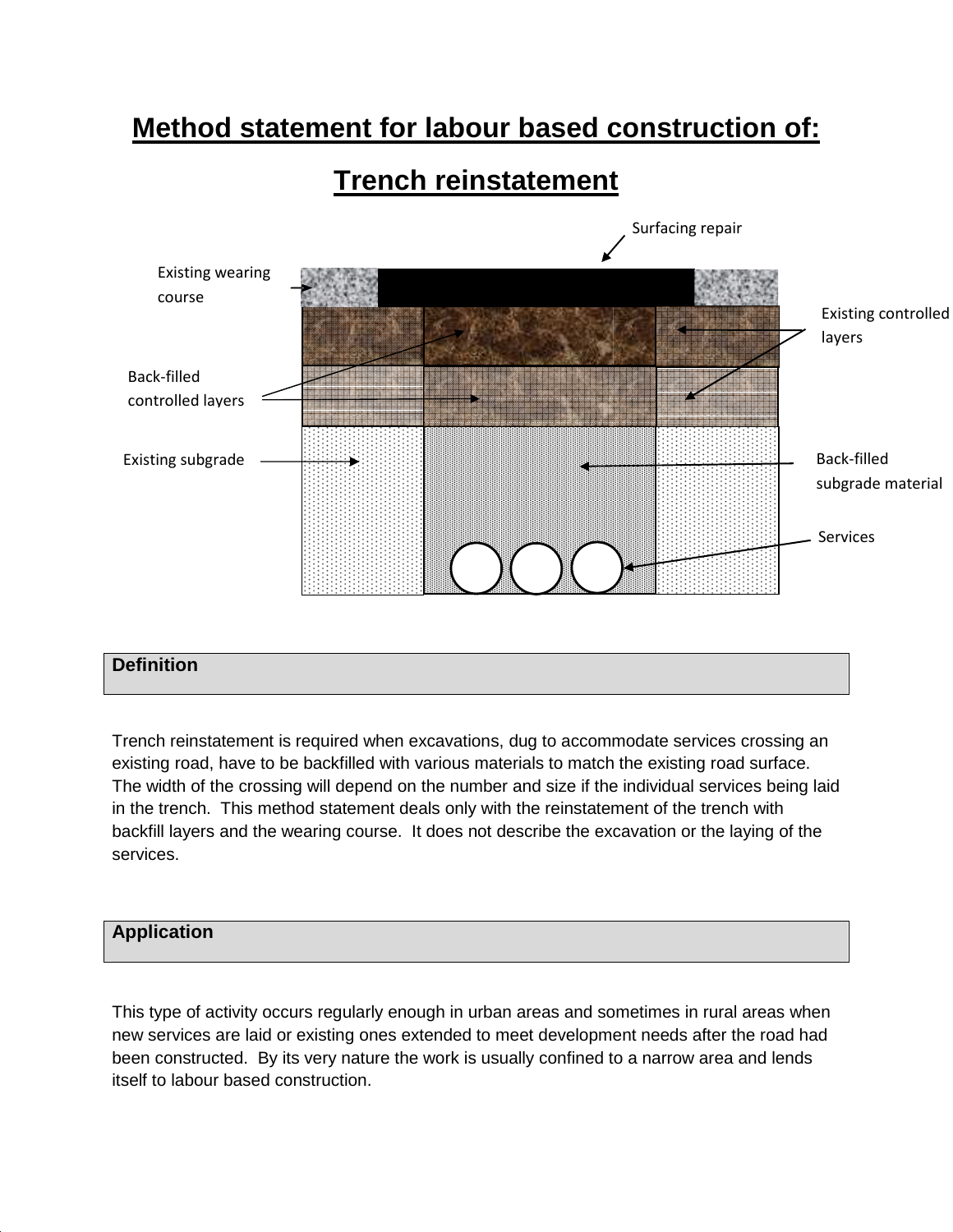The main purpose of this method statement is to emphasise the attention to detail required during reinstatement to prevent traffic related damage to the installed services and minimize subsequent subsidence of the reinstatement causing an unacceptable depression in the road surface once reopened to traffic. Such depressions are normally due to shoddy workmanship, insufficient attention to material quality and inadequate compaction throughout the entire backfilling operation.

## **Material requirements**

**General –** The client or his agent should specify the both the quality of materials to be used in the various zones of the back-fill material and the degree of compaction required. In the absence of such specification, the material adjacent to controlled pavement layers should at least match the quality of such materials. Back-fill material in the zone below the control layers, i.e. the subgrade, should preferably be graded river or crushed sand, for ease of compaction.

**Asphalt**: - For wearing course, either hot or cold mix asphalt can be used. A conventional, dense graded wearing course with a nominal maximum aggregate size of 9,5 mm should be used for ease of handling and compaction. Where asphalt base is used a maximum nominal aggregate size of 26.5 mm should be adopted, given the confined space available for compaction.

**Prime**: - Diluted anionic stablemix grade 60% bitumen emulsion is recommended as a prime coat for the asphalt surfacing as is breaks faster and allows the work to be completed in one operation.

**Solvent/water**: - used to clean the equipment after use. If an emulsion is used they can be washed off with water. Solvents will be required if a cutback bitumen prime is used.

**Sealant:** - A bitumen emulsion to cover the edges of the surfacing to prevent moisture ingress at the edges.

**Base subbase and selected subgrade material**: - Materials as specified by the client or his agent or materials that at least match the quality of the adjacent base course, subbase and selected subgrade layers will be required. For expediency, upper layers may be stabilised with cement and asphalt base may be used. In such cases authorisation by the client or his agent should be sought.

**Sand fill material**: - River or crushed sand to be placed around the service ducts and in the zone below the controlled layers, i.e. base, subbase and selected subgrade.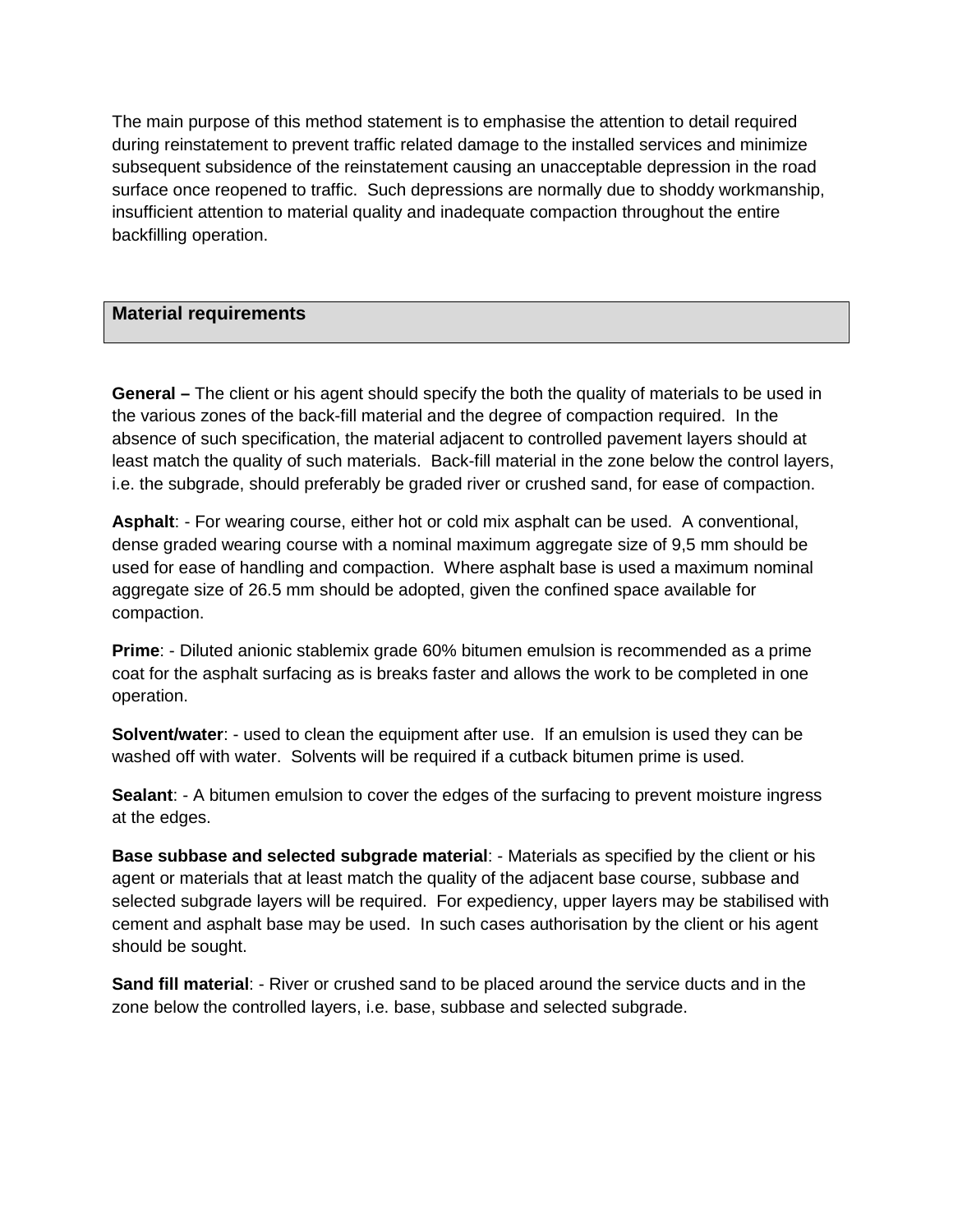# **Plant and equipment requirements**

| Item                                                                                                     | Number of items |
|----------------------------------------------------------------------------------------------------------|-----------------|
| Tape measure                                                                                             |                 |
| Crayons                                                                                                  | 1 box           |
| Straight edge                                                                                            |                 |
| Shovels                                                                                                  | 4               |
| <b>Broom</b>                                                                                             | $\overline{2}$  |
| <b>Block brush</b>                                                                                       | 1               |
| Hand stamper                                                                                             | 1               |
| Rakes                                                                                                    | 2               |
| Compaction equipment (pedestrian<br>vibratory roller or vibratory plate compactor<br>or vibratory rammer |                 |
| Hand stamper                                                                                             |                 |
| Water tank or cart to moisten backfill<br>material                                                       |                 |

# **Labour requirements**

Below is the typical composition of a small maintenance team required to undertake the reinstatement of a typical trench crossing. It is not possible to give an exact production rate for this work given the nature of the work being undertaken. It will depend on the depth and width of the trench.

| Activity       | Number of workers |
|----------------|-------------------|
| Supervisor     |                   |
| General labour | b                 |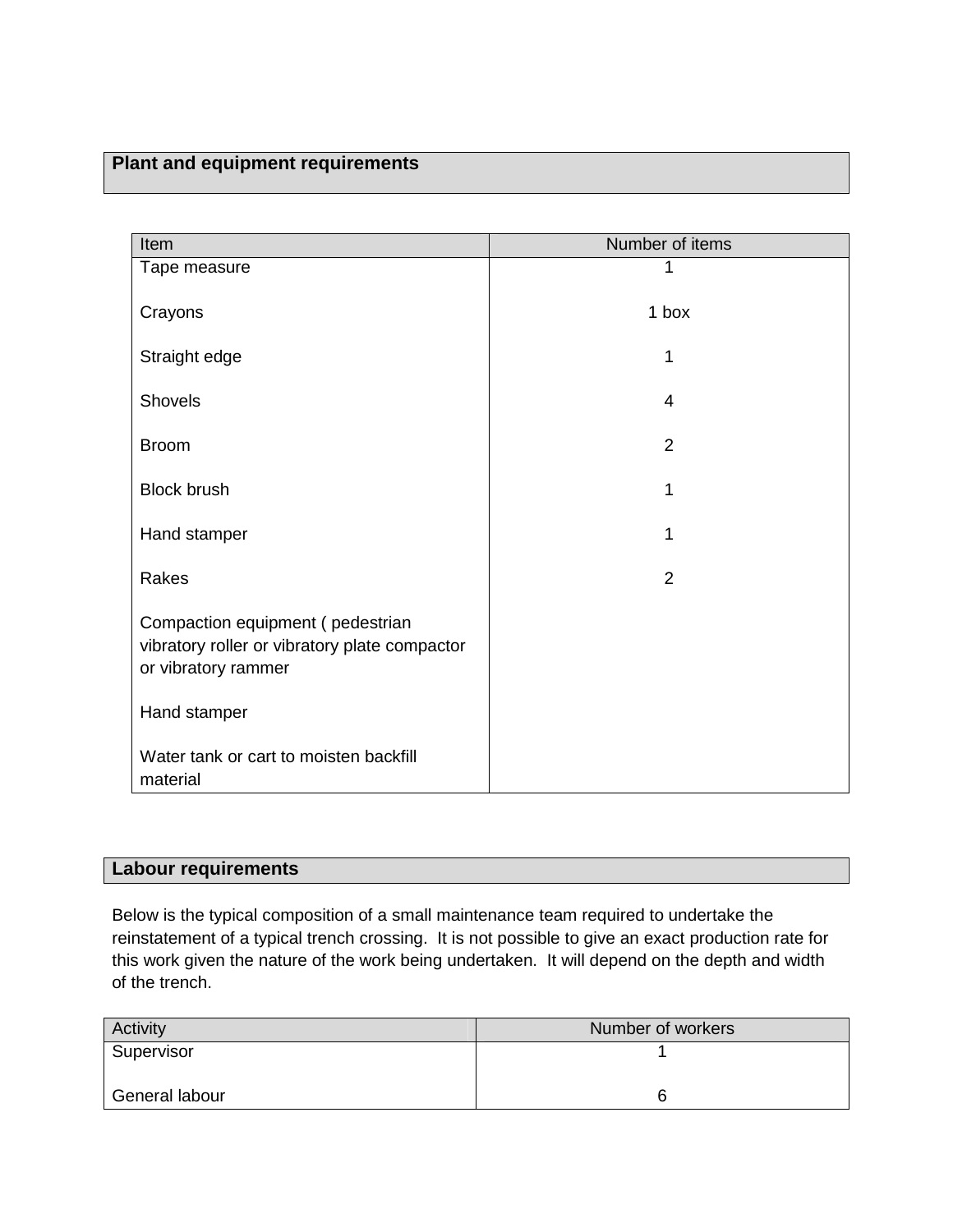As this operation is normally carried out in half widths, additional labour is required for traffic control. A minimum of 2 flag men will be required with signage to assist in a stop-go operation. Stop-go signage and large cones or delineators will be required to demarcate the working area and make it safe for the operation to be undertaken.

## **Construction**

#### **Traffic control**

This operation is normally carried out in half widths. The road will need to be barricaded off in the correct manner and with proper signage to allow for the work to be undertaken in a safe manner, especially where the work is undertaken under traffic. The signage can be moved immediately once the full width of the road has been reinstated. This operation needs to be coordinated by the supervisor to ensure an efficient and safe operation.

#### **Site Preparation**

The area will already have been excavated and the services laid and, where appropriate, protected.

To prevent direct ingress of water into the reinstated zone through cracks that may occur in the surfacing at the edge of the trench, the existing surfacing should be chipped out in a straight line, parallel to the trench, at least 150mm from the edge of the trench. .

#### **Backfilling the trench with fill material**

It is the responsibility of the services laying team to ensure that the bedding of the services is of adequate quality to prevent undue settlement, displacement and damage during backfilling.

The area around and directly above the services will first need to be backfilled with sand to the underside of the controlled pavement layers. This material must be well compacted around and above the services to ensure that there are no voids that may cause settlement of the back-fill materials. No mechanical vibratory compaction equipment should be used less than 400mm vertically above the crown of service ducts or pipes. In this zone, manual means of compaction should be used.

Care should also be taken to ensure that no damage is caused to the service installation. Backfilling above the backfill material immediately surrounding the service ducts should be brought up in layers not exceeding 150 mm in depth with each layer compacted to the specified density using appropriate compaction equipment.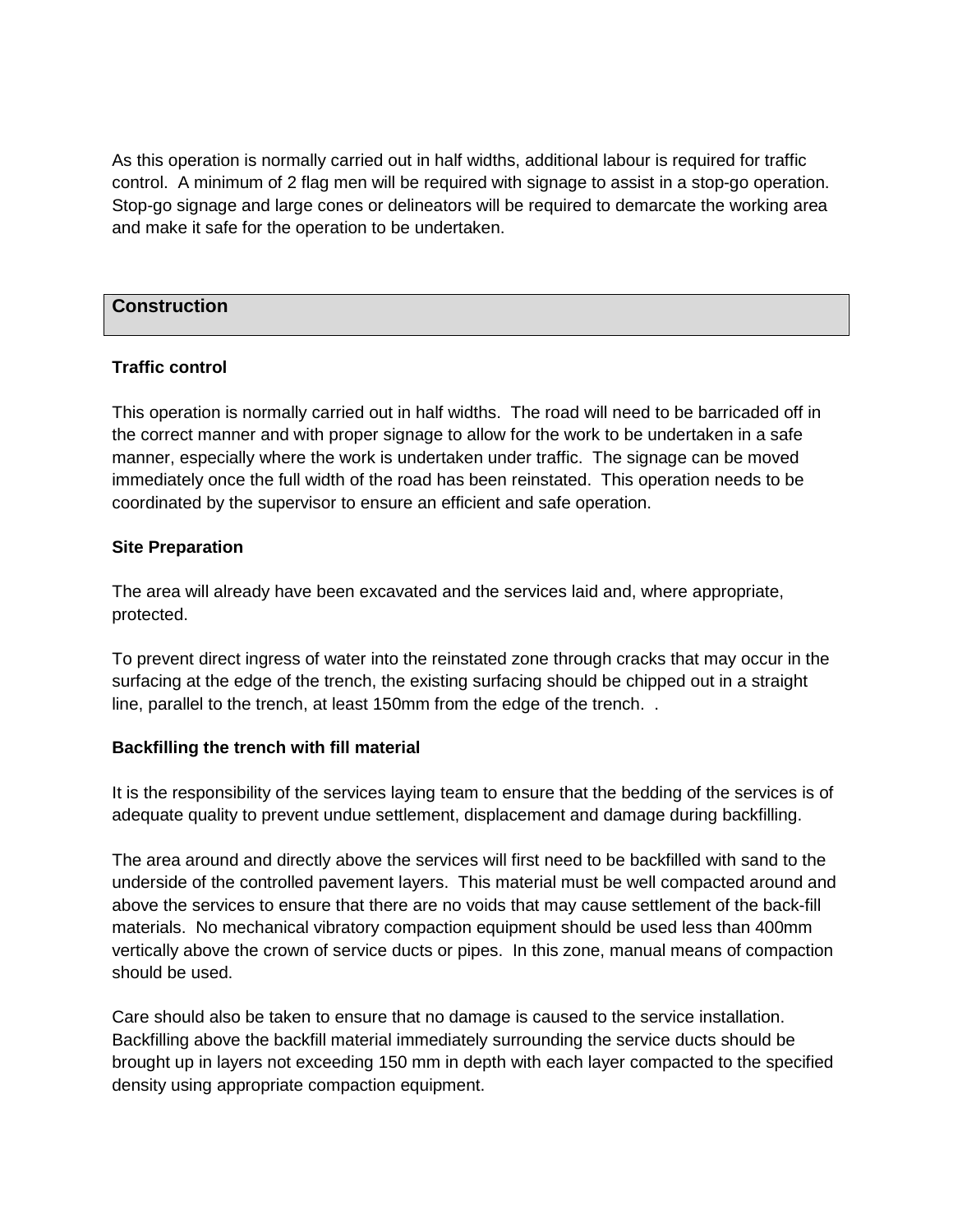Normally, because of the restricted widths, either a plate compactor or a rammer will be used. Hand stampers should only be used in extremely restricted areas around services or street furniture. The backfill material should be at the optimum moisture content to ensure attainment of the required density. A nuclear gauge can be used to determine whether the required density has been obtained as each lift is completed.

## **Backfilling and compaction of the controlled pavement layers**

To ensure adequate strength in the upper zone of the reinstatement and to limit settlement once the road is reopened to traffic care needs to be taken to ensure that materials used in these layers are of the required quality and well compacted, meeting all the requirements of the client. A nuclear gauge should be used to determine whether the required densities for the various layers have been obtained.

The layer thicknesses will normally correspond with the adjacent pavement layers, but should in any case not exceed 150mm. The pavement layers would normally need to be completed up to wearing course level before the end of the days work.

If a granular base course has been used it may be necessary to extend the depth of this layer temporarily to correspond with the finished road level of the existing road, and the excess removed the following day and covered with a wearing course once it has dried out sufficiently or until the pavement layers in the entire trench reinstatement has been completed to facilitate ordering of sufficient quantities of wearing course material.

Note that, prior to placing the wearing course, the finished basecourse level should be such as to permit a wearing course of depth at least corresponding to the existing wearing course depth, but at any rate not less than 30mm. Where the existing wearing course depth is less than 30 mm the zone of existing base material between the trench edge and the edge of the existing surfacing should be trimmed to allow for the minimum thicknesses to be achieved.

# **Backfilling and compaction with hot mix asphalt base**

When using hotmix asphalt as a base course, the temperature of the asphalt must be maintained above 120 °C to permit the handling and achievement of the required compaction of the material. The material should be kept covered with a tarpaulin in heaps large enough to retain the heat for as long as is necessary. To avoid wastage only quantities required for the day's work should be ordered. Once the temperature of the asphalt has fallen below 120  $\degree$ C it becomes unworkable and is wasted.

The top of the compacted asphalt base layer should be finished to a level as described above. The wearing course can be placed once compaction and finishing of the base layer has been completed and, preferably, having been allowed to cool overnight.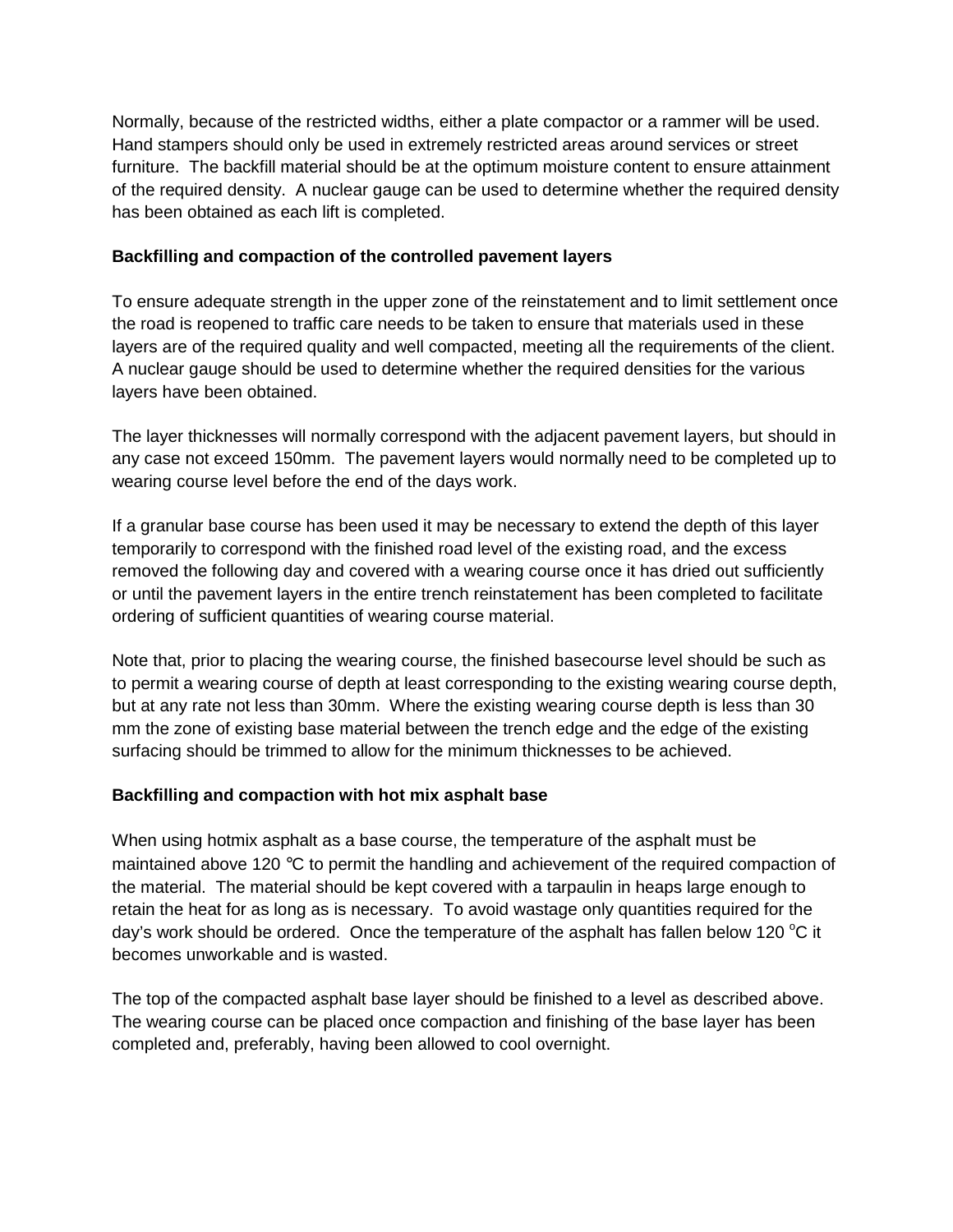A roller should be used to compact the asphalt base if the trench width permits, otherwise a plate compactor can be used. A hand stamper should be used to tuck the edges down flush with the top surface of the base layer. This will ensure a neat edge joint for the wearing course.

#### **Wearing course layer**

For replacing the existing wearing course, either hot or cold mix asphalt can be used. Although the same basic principles apply to both, some differences will be highlighted below.

#### **Placing and compaction of hot mix asphalt wearing course**

The temperature of the hot mix asphalt must be maintained above 120  $\degree$ C for the placing and compaction of the wearing course to be effective. The material should be kept covered with a tarpaulin in heaps large enough to retain the heat for as long as is necessary. To avoid wastage only quantities that can be handled for the day's work should be ordered. Once the temperature of the asphalt has fallen below 120  $^{\circ}$ C it becomes unworkable and is wasted.

The hot mix asphalt should be dumped as close to the area where it is required to reduce double handling and also to ensure the there is minimal temperature loss.

After placing the hot mix asphalt it should be raked level. A certain amount of compression of the material during compaction should be allowed for by leaving the hot mix asphalt about 10 mm proud of the existing road surface. Use is made of the existing road edge as a guide for the required level. Compaction with the roller should commence, starting from the outer edge working towards the centre of the road. The surface of the compacted layer should be tightly knit together with no visible cavities or large voids. Care should be taken not to damage the surrounding surfacing with compaction vibration as this may lead to further pavement distress.

The surface should be checked for level with the straight edge. A trench reinstatement having a slight surface crowning not exceeding 12 mm (or 15 mm for trenches having widths in excess of 750 mm) is preferable to one creating a hollow. The surface crowning will allow for some additional compaction under traffic especially in the wheel paths of the vehicles.

All loose material should be swept from the surface. To ensure that the wearing course is waterproof, a sealant should be painted onto the surface to seal off all surface cavities as well as the joint between the existing surfacing and the newly placed wearing course. This will ensure that the repaired patch is waterproof and will prevent water seeping into the underlying layers.

The hot mix asphalt wearing course can be opened to traffic immediately after the sealant has set. A sprinkling of fine dust of sand can be placed over the sealant to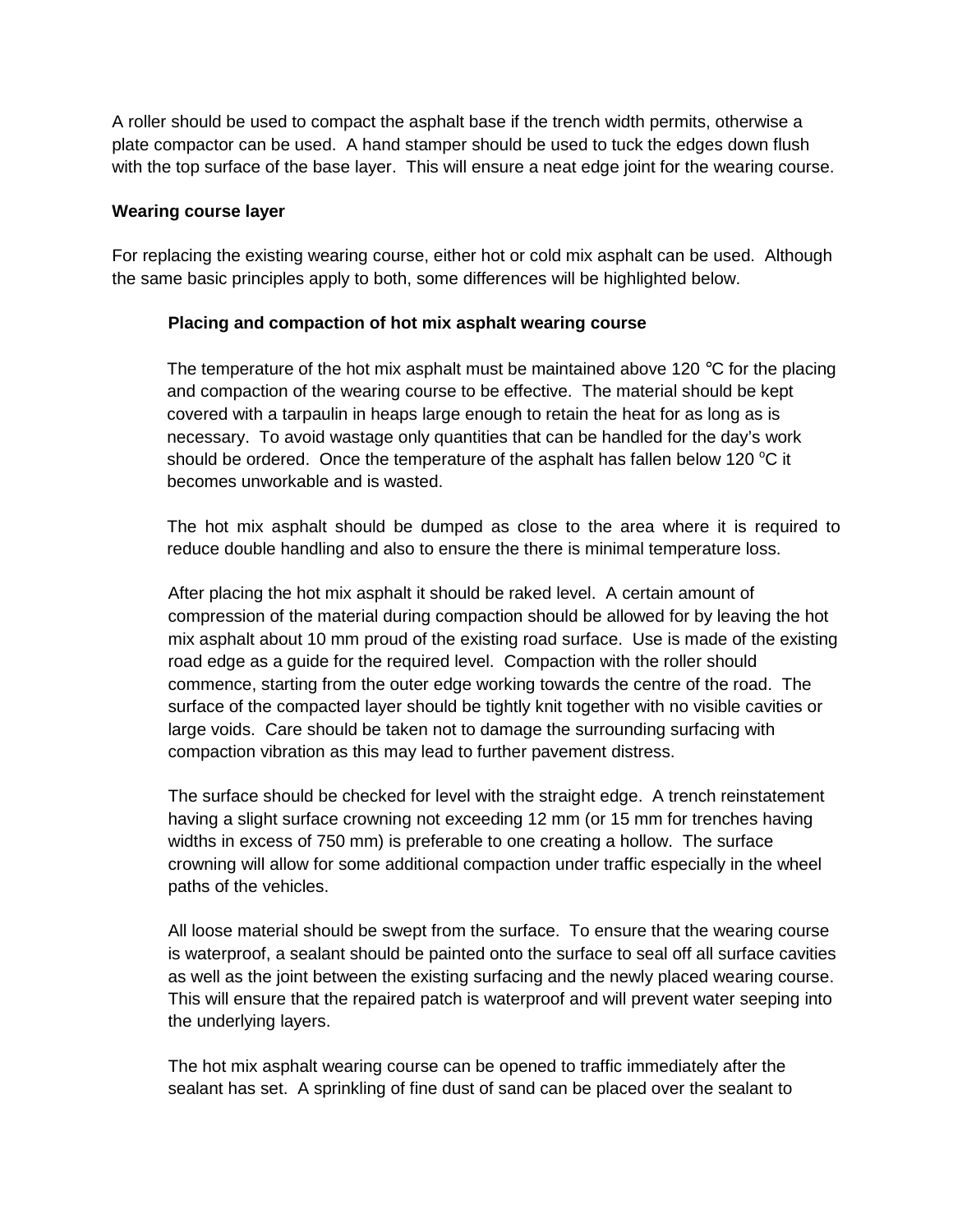prevent the sealant from being spread by the vehicles tyres. This precaution will ensure that the repair has a neat and tidy appearance.

## **Placing and compaction with cold mix asphalt**

Having measured the quantity of wearing course required, the corresponding number of bags is opened and the material exposed to sunlight for some time to warm up and become sufficiently workable for it to be laid and compacted.

The compaction of the repair is the same as that for hot mix asphalt.

It should be noted that where cold mix is used, it should not be opened to traffic immediately after completion because the volatiles in the cold mix still need to evaporate for the mix to stiffen. If at all possible traffic should be kept off the patch repair until the following day.

## **Cleaning up and moving on**

Clean all the tools after the trench reinstatement has been completed to prevent any build up of emulsion and asphalt of the tools and equipment.

## .**Quality control**

Two aspects are very important here namely the compaction effort and the choice of wearing course.

- It is critically important to ensure that level of compaction of the backfilling materials and layers meets the minimum requirements uniformly to prevent undue subsidence of the reinstatement. Experience has shown that all too often the backfilling operation is done in a rushed and slipshod manner, resulting in an unacceptable depression of the surface requiring further repair in and around the original trench crossing dealing with rutting, a deformed trench and potholes that form adjoining the trenched area.
- Compaction of the wearing course must be accomplished in such a manner so as not to damage the surrounding wearing course which could result in cracks leading to potholes forming around the edges of the trench crossing repair.
- Regarding the selection of wearing course asphalt, a number of factors need to be assessed, given the particular circumstances pertaining to work:
	- o The use of hotmix asphalt wearing course allows the road to be opened to traffic immediately after the repair is complete which facilitates traffic accommodation. Its use does however require that the material is handled in such a way as to ensure that it remains hot enough during the operation for it to be adequately compacted and so to avoid wastage.
	- o While the use of cold mix asphalt enables one to limit wastage, not being able to open the reinstatement to traffic immediately could pose a serious disadvantage